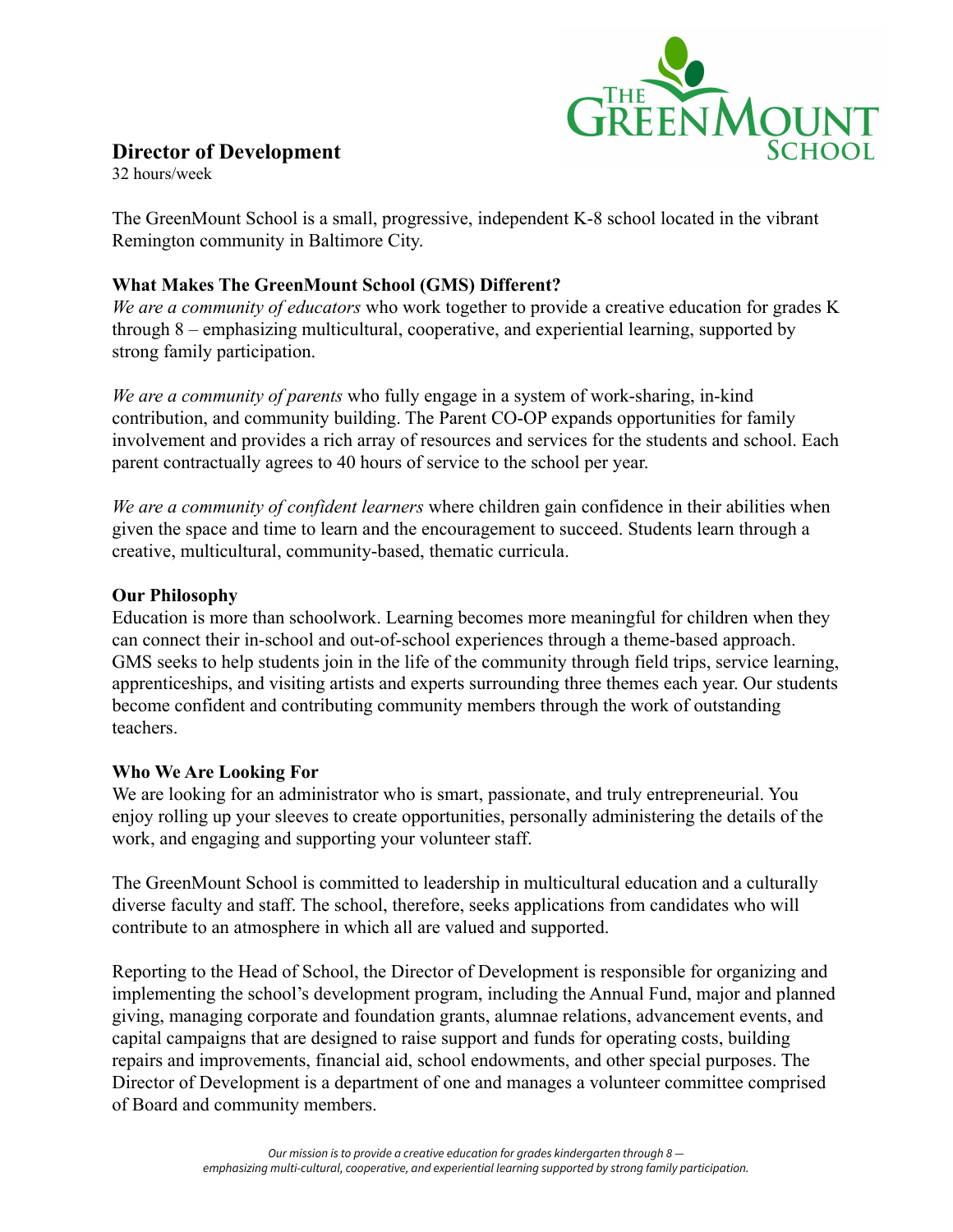## **Essential Duties and Responsibilities**

- Identify, research, and spearhead the implementation of a diverse and multifaceted fundraising program to support the school's strategic vision, cultivating a culture of giving and gratitude across all constituencies and socio-economic strata
- Establish, execute, and oversee forward-thinking development/advancement and strategic programs that optimally grow the annual, major, and capital campaigns; legacy gifts; alumni programming; and planned giving
- Solicit corporate and foundation grant proposals
- Strengthen relationships with the school's alumni and further develop alumni programming
- Collaborate with the admissions office on public relations initiatives to create/produce fundraising-related communication materials to expand and enhance the school's visibility and reputation
- Coordinate the school's development-based CO-OP volunteerism effort
- Develop and execute annual marketing and campaign plans, programs and publications that engage internal and external constituents in the support and promotion of the school in coordination with the Admissions Director
- **●** Enhance existing donor relationships while building new relationships, systems, and programs that further tap into the generosity and resources of the community and personally, solicit major donors
- **●** Nurture and maintain a highly collaborative relationship with the Head of School, the board chair, and individual board members, supporting them in all their fundraising responsibilities, and accompanying them on donor visits when appropriate
- **●** Maintain and manage a database of all contributors and provide development reports as required
- Plan and execute special events that support development goals that include, but are not limited to:
	- *●* Annual Giving Fundraising Campaign
	- *●* Annual large scale fundraising events each year
	- *●* VIP Day (formally known as Grandparent and Special Friends Visiting Day)
	- *●* Support role for Open House and admissions events
	- *●* Annual Board & Donor Dinner Event
- Attend Board of Trustees meetings
- Perform other duties assigned by the Head of School